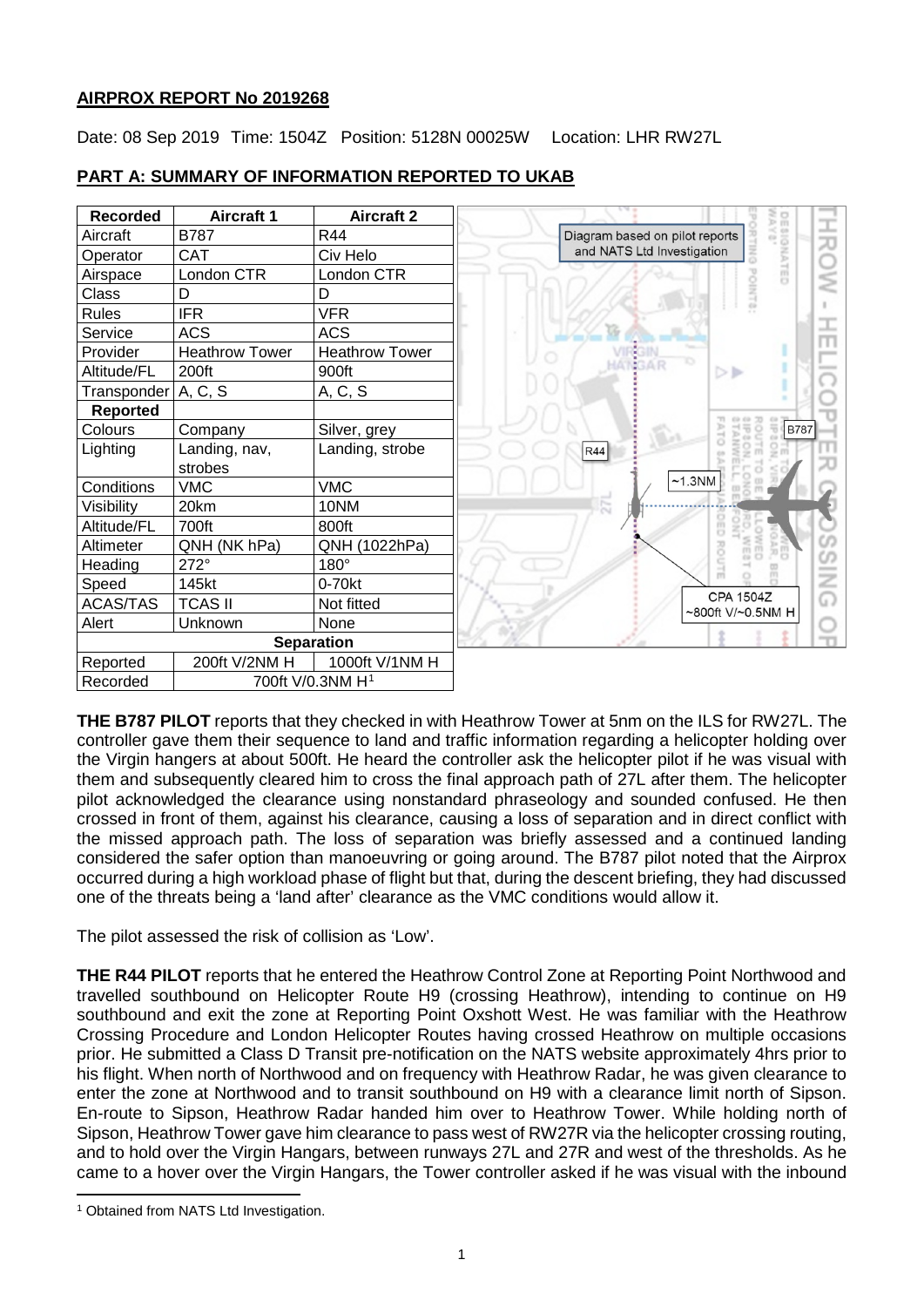B787. He was looking directly at the aircraft and replied "visual with inbound traffic". On the subsequent call, he heard the end of his callsign and instructions to cross east of the threshold of RW27L. Upon hearing the instruction he crossed southbound on the prescribed helicopter procedures/routing abeam RW27L without delay. This was performed quickly and took about 10secs to cross and be clear. While transitioning forward, he called on the radio that he was crossing abeam RW27L threshold without delay. After crossing and clear to the south, the Tower controller informed him that he did not give clearance to cross. The R44 pilot gave a brief reply that he had heard the transmission as an instruction to cross. He apologised if he crossed in error due to mis-hearing the transmission. Nothing further was said on frequency nor was he instructed to call afterwards, but upon landing he called Heathrow Radar anyway to ask about the occurrence and discuss. The R44 pilot noted that during crossing the threshold of RW27L, he was visual with the inbound aircraft, he did not consider himself to be in danger of collision and had been given a very similar clearance on a prior Heathrow crossing. During a subsequent phone call with a Heathrow Safety Officer, and hearing the R/T transcripts, he understood that there was a misunderstanding on the frequency between the controller and himself, namely that he missed the R/T phrase "Behind" in the transmission. During the discussion, he learned that ICAO had formally changed the phraseology term from "After" to "Behind". The R44 pilot felt that background noise on frequency and pronunciation of the phrase "Behind" had led to the occurrence.

The pilot assessed the risk of collision as 'None'.

**THE HEATHROW AIR(S) 27L ARRIVALS CONTROLLER** reports that he had a pre-note from TC(SVFR) of a helicopter crossing from north to south with the traffic being identified to him when north of Northwood. He warned Air(N) Departures of the pending helicopter crossing and checked for possible TEAM traffic. The R44 pilot called him when approaching Sipson and was instructed to route to the Virgin Hangar to hold. He then informed Air(N) that he would be crossing their runway behind the threshold. The Arrivals sequence had an A380 on short final followed by [the Airprox] B787 being the next to land. He passed traffic information to [B787 C/S] on the position of the helicopter on first contact. He waited for the A380 to land so that there couldn't be any misidentification with a conditional crossing clearance and then asked [R44 C/S] "Are you visual with the [company] 787 at 3 miles?". [R44 C/S] confirmed that he was and so he subsequently issued him with "[R44 C/S], behind the landing [company] 787, cross runway 27L, behind". Initially [R44 C/S] did not read back the conditional clearance and so the controller transmitted again to reiterate the instruction to him. The conditional clearance was readback correctly he recalled, and he turned his attention to other tasks. On checking position of [R44 C/S] he noticed that he had already commenced the crossing and, at the same time, he was informed of this by the Air(N) controller. He felt at the time that any turn back towards the central area of the airport would have been counter-productive and increased the risk of further errors and so took the decision to allow him to continue. [B787 C/S] informed him that the helicopter was crossing ahead rather than behind. [R44 C/S] was informed that they were instructed to cross behind the [company] 787, although he was unaware of their response.

# **Factual Background**

The weather at Heathrow was recorded as follows:

METAR COR EGLL 081520Z AUTO 30007KT 250V330 9999 NCD 17/03 01022 NOSIG= METAR COR EGLL 081450Z AUTO 35006KT 290V040 9999 NCD 17/03 Q1022 NOSIG=

### **Analysis and Investigation**

### **UKAB Secretariat**

The B787 and R44 pilots shared an equal responsibility for collision avoidance and not to operate in such proximity to other aircraft as to create a collision hazard<sup>[2](#page-1-0)</sup>. The R44 pilot was obliged to follow any ATC clearance issued within Class D airspace. The NATS Ltd Investigation established that the

l

<span id="page-1-0"></span><sup>2</sup> SERA.3205 Proximity.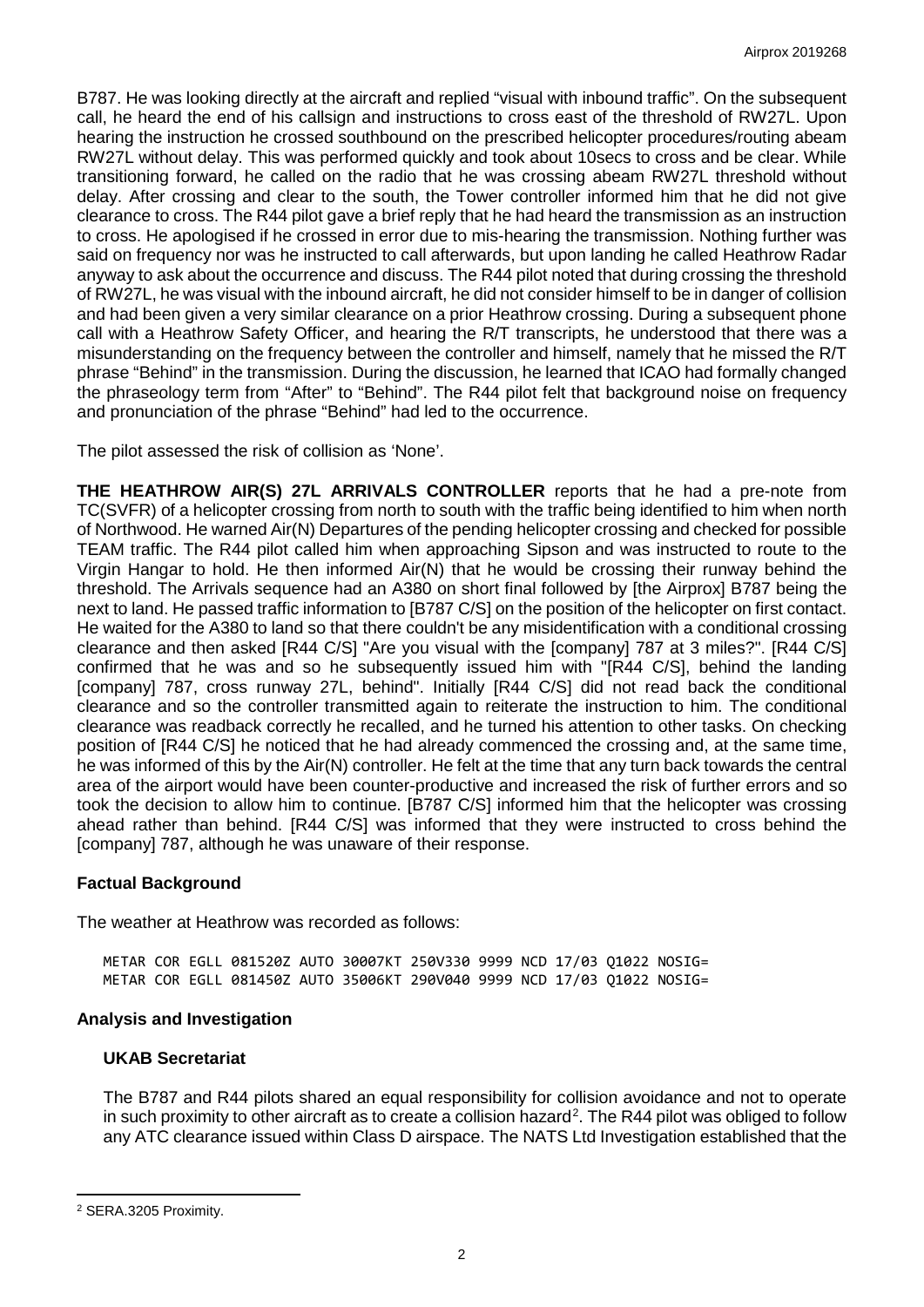R44 crossed the nose of the B787 at a separation of about 1.3nm and that CPA occurred as the B787 passed behind the R44.

## **NATS Ltd Occurrence Investigation**

RTF Transcript and comments:

*AIR S "[R44 C/S], Heathrow Tower, route Sipson, hold at the Virgin Hangar" R44 "Route Sipson, hold at the Virgin Hangar, [R44 C/S]"*

15:01:58

*B787 "Tower hello, [B787 C/S], 5 miles ILS 27L" AIR S "[B787 C/S] continue approach 27L, you are number 2, surface wind 330 degrees 5 kts gusting 17 kts" B787 "Continue [B787 C/S]" AIR S "[B787 C/S], traffic information, there will be a helicopter holding between the runways as you approach the airfield" B787 "[B787 C/S] roger"*

15:02:45

*R44 "[R44 C/S] holding at Virgin" AIR S "[R44 C/S] report visual with the [Company] 787 at 3 miles" R44 "Visual with inbound [R44 C/S]" AIR S "[R44 C/S] roger, behind the landing [Company] 787, cross runway 27L behind" No response AIR S "[R44 C/S], confirm behind the landing [Company] 787, cross runway 27L behind" R44 "[R44 C/S], Landing [Company], visual, crossing runway [R44 C/S], proceeding without delay"*

This incorrect readback went unchallenged. At this point, [R44 C/S] is between the two runways, [B787 C/S] is at ~1.7nm for 27L, 600ft.

15:03:25

*AIR S "[B787 C/S], cleared to land runway 27L, surface wind 330 degrees..." B787 "Cleared to land 27L, [B787 C/S], the helicopter is actually crossing the runway now" At this point the radar shows the helicopter just about to pass east of the 27L threshold, with [B787 C/S] at ~1.3nm 500ft.*

*AIR S "[R44 C/S] your instruction was behind the [Company] 787" R44 "[R44 C/S] I heard that, transferred fine. [R44 C/S] sorry" AIR S "[B787 C/S], confirm cleared to land runway 27L, surface wind 330 degrees less than 5kts, gusting 15kts"*

This instruction was given as the helicopter is observed to be south of the runway

*B787 "Ok, landing 27L, [B787 C/S]"*

As the B787 touches down on 27L, the R44 is seen on radar 0.5nm south, indicating 900ft.

After obtaining the controllers version of events, the radar replay was observed along with the [R/T] for the event. This highlighted that [R44 C/S] had misunderstood the instruction they had been given, and the incorrect readback from [R44 C/S] had not been challenged by the ATCO. The ATCO could offer no reason why they hadn't heard the incorrect readback. The controller felt they had put in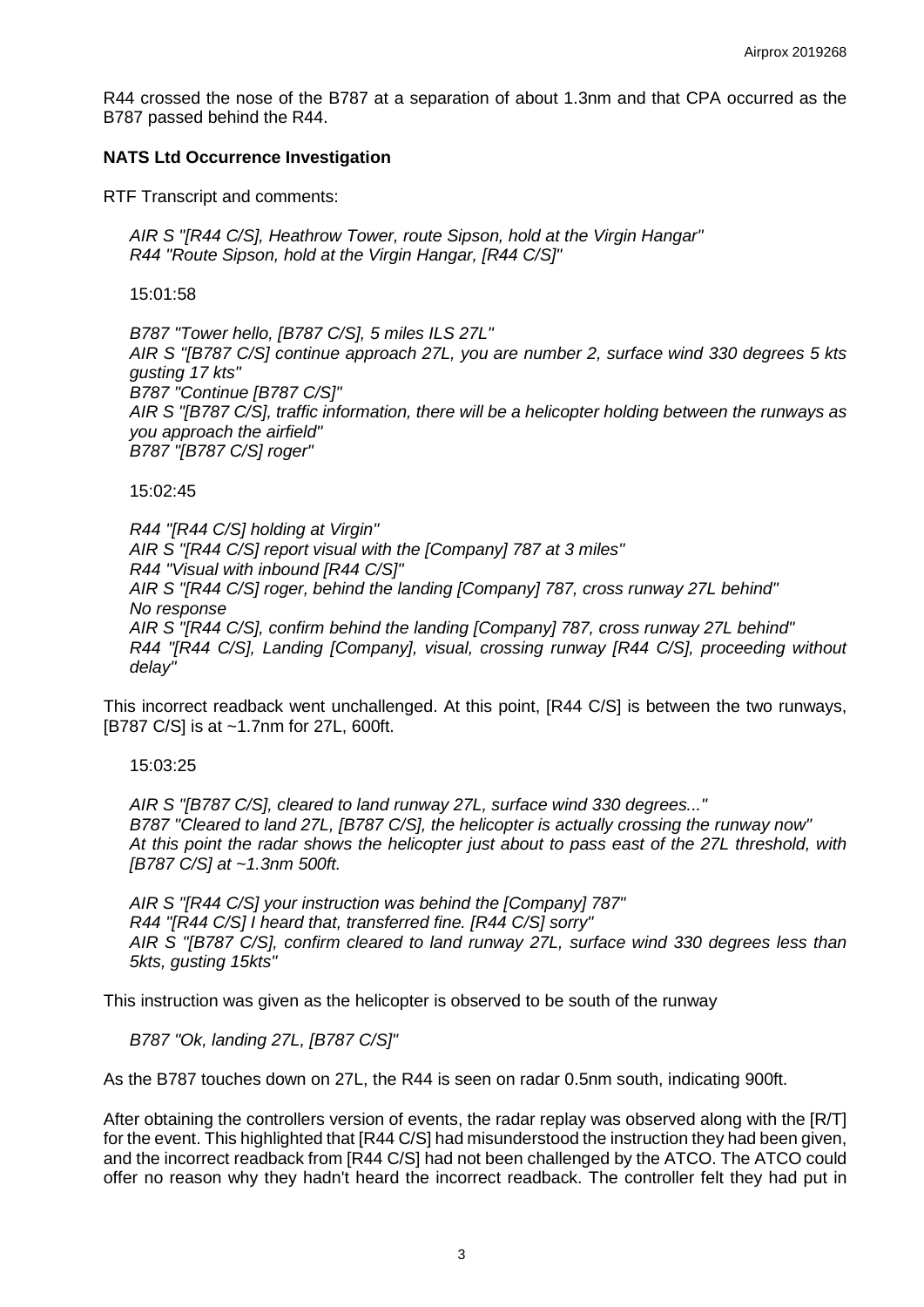safeguards to ensure the correct procedure would be followed, and passed appropriate traffic information to both crews.

The pilot of [R44 C/S] was also contacted and volunteered that he had crossed the field many times and was familiar with the procedure. He suggested that on previous visit to Heathrow he had not received conditional clearances and always been asked to expedite across the runway. As such he mistook the reference to the traffic at 3nm to be a warning to cross quickly. He acknowledged that he had not heard the word 'behind' and felt comfortable with the separation against the 787.

### **Summary**

An Airprox was reported when a B787 and an R44 flew into proximity near the threshold to Heathrow RW27L at 1504Z on Sunday 8<sup>th</sup> September 2019. Both pilots were operating in VMC in receipt of an Aerodrome Control Service, the B787 pilot under IFR and the R44 pilot under VFR.

## **PART B: SUMMARY OF THE BOARD'S DISCUSSIONS**

Information available consisted of reports from both pilots, radar photographs/video recordings, reports from the air traffic controllers involved and reports from the appropriate operating authorities. Relevant contributory factors mentioned during the Board's discussions are highlighted within the text in bold, with the numbers referring to the Contributory Factors table displayed in Part C.

Due to the exceptional circumstances presented by the coronavirus pandemic, this incident was assessed as part of a 'virtual' UK Airprox Board meeting where members provided a combination of written contributions and dial-in/VTC comments. Although not all Board members were present for the entirety of the meeting and, as a result, the usual wide-ranging discussions involving all Board members were more limited, sufficient engagement was achieved to enable a formal assessment to be agreed along with the following associated comments.

The Board quickly agreed that this incident occurred because the R44 pilot did not assimilate his clearance and, mistakenly thinking that he had been cleared to cross immediately, crossed ahead of the approaching B787 rather than behind, as instructed (**CF4**, **CF5**, **CF6**). Unfortunately, the controller then did not detect the R44 pilot's incorrect readback of his crossing clearance (**CF1**, **CF2**). Although the situation was not desirable, the R44 pilot, operating under VFR, expedited his crossing after having visually assessed that he would remain clear of the B787. For his part, once the controller had been warned by the B787 pilot, he assessed that it would be more expeditious to allow the R44 to continue rather than call it to return.

The Board determined from the radar recordings that, ultimately, the R44 crossed about 1.3nm ahead of the B787 thereby not creating an immediate hazard to its approach or potential missed approach. Members noted that the R44 pilot was apparently experienced in such crossings at Heathrow and did not perceive there to have been a conflict (**CF8**), although the B787 pilot (**CF9**) and controller (**CF3**) were understandably concerned by the proximity of the 2 aircraft because they were unsure of the R44 pilot's intentions and situational awareness. In the final analysis, members agreed that the incident warranted a risk rating of Category C in that, although there was no practical risk of collision, safety had been reduced because normal safety procedures had not been complied with.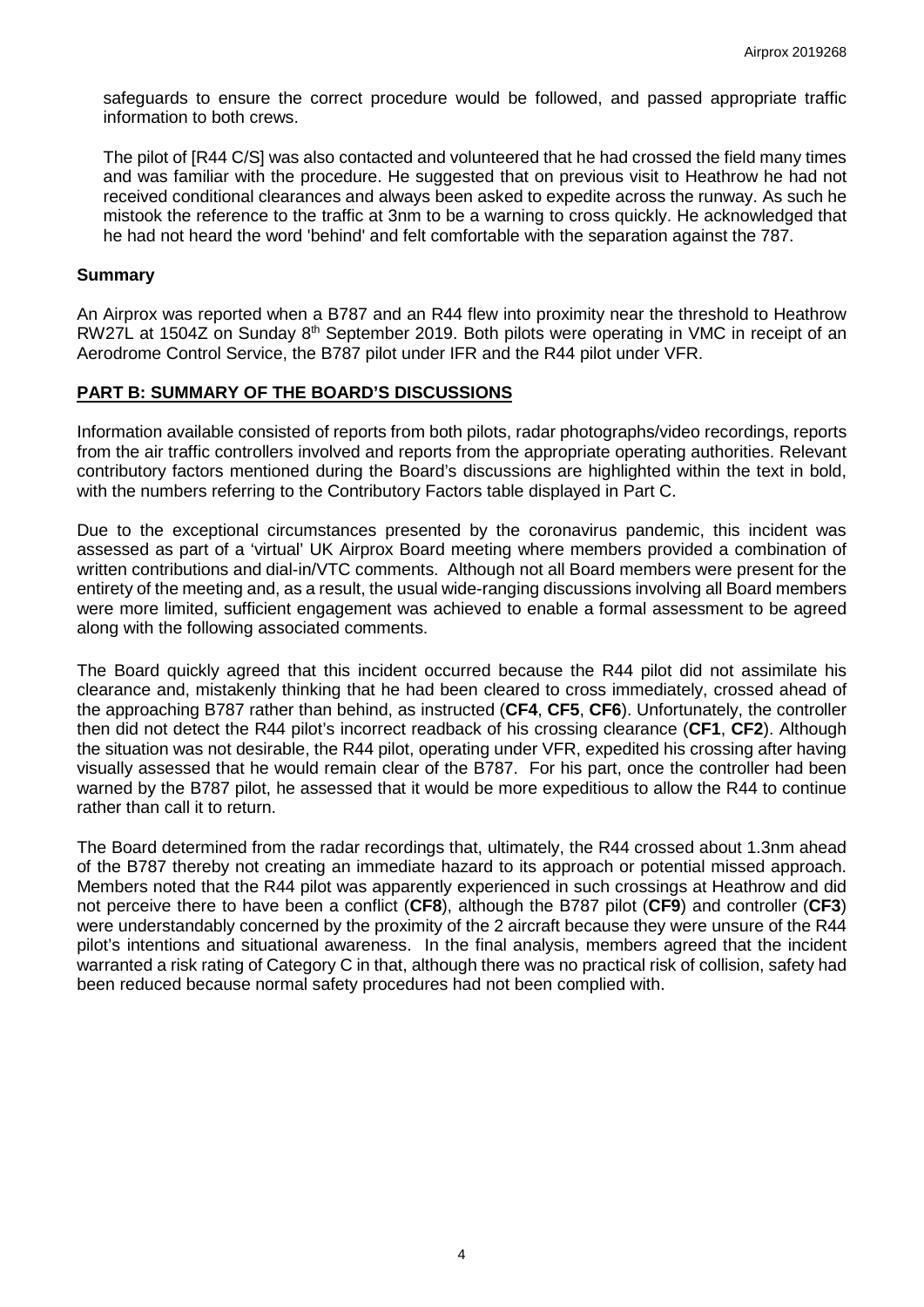# **PART C: ASSESSMENT OF CONTRIBUTORY FACTORS AND RISK**

# Contributory Factors:

|           | 2019268                                                        |                                       |                                                                 |  |  |
|-----------|----------------------------------------------------------------|---------------------------------------|-----------------------------------------------------------------|--|--|
| <b>CF</b> | Factor                                                         | <b>Description</b>                    | Amplification                                                   |  |  |
|           | <b>Ground Elements</b>                                         |                                       |                                                                 |  |  |
|           | <b>• Regulations, Processes, Procedures and Compliance</b>     |                                       |                                                                 |  |  |
| 1         | <b>Human Factors</b>                                           | • ATM Regulatory Deviation            | Regulations and/or procedures not complied with                 |  |  |
|           | • Situational Awareness and Action                             |                                       |                                                                 |  |  |
| 2         | <b>Human Factors</b>                                           | • ATM Personnel Hear back             | Incorrect readback not detected/corrected                       |  |  |
| 3         | <b>Human Factors</b>                                           | • Personnel Perception Events         | Concerned by the proximity of the aircraft                      |  |  |
|           | <b>Flight Elements</b>                                         |                                       |                                                                 |  |  |
|           | • Regulations, Processes, Procedures and Compliance            |                                       |                                                                 |  |  |
| 4         | <b>Human Factors</b>                                           | • Flight Crew ATM Procedure Deviation | Regulations/procedures not complied with                        |  |  |
|           | <b>. Tactical Planning and Execution</b>                       |                                       |                                                                 |  |  |
| 5         | <b>Human Factors</b>                                           | • Action Performed Incorrectly        | Incorrect or ineffective execution                              |  |  |
| 6         | <b>Human Factors</b>                                           | • Action Performed Incorrectly        | Did not follow instructions                                     |  |  |
|           | • Situational Awareness of the Conflicting Aircraft and Action |                                       |                                                                 |  |  |
| 7         | <b>Human Factors</b>                                           | • Monitoring of Other Aircraft        | Pilot did not sufficiently integrate with the other<br>aircraft |  |  |
|           | • See and Avoid                                                |                                       |                                                                 |  |  |
| 8         | <b>Human Factors</b>                                           | • Perception of Visual Information    | Pilot perceived there was no conflict                           |  |  |
| 9         | <b>Human Factors</b>                                           | • Perception of Visual Information    | Pilot was concerned by the proximity of the other<br>aircraft   |  |  |

Degree of Risk: C.

Recommendation: Nil.

### Safety Barrier Assessment<sup>[3](#page-4-0)</sup>

In assessing the effectiveness of the safety barriers associated with this incident, the Board concluded that the key factors had been that:

# **Ground Elements:**

**Regulations, Processes, Procedures and Compliance** were assessed as **ineffective** because the controller *de facto* did not detect and challenge the incorrect readback of the R44 pilot's crossing clearance.

# **Flight Elements:**

 $\overline{\phantom{a}}$ 

**Regulations, Processes, Procedures and Compliance** were assessed as **partially effective** because although the R44 pilot incorrectly assimilated his crossing clearance as 'without delay', he crossed ahead having assessed appropriate separation under VFR.

<span id="page-4-0"></span><sup>&</sup>lt;sup>3</sup> The UK Airprox Board scheme for assessing the Availability, Functionality and Effectiveness of safety barriers can be found on the **UKAB Website**.